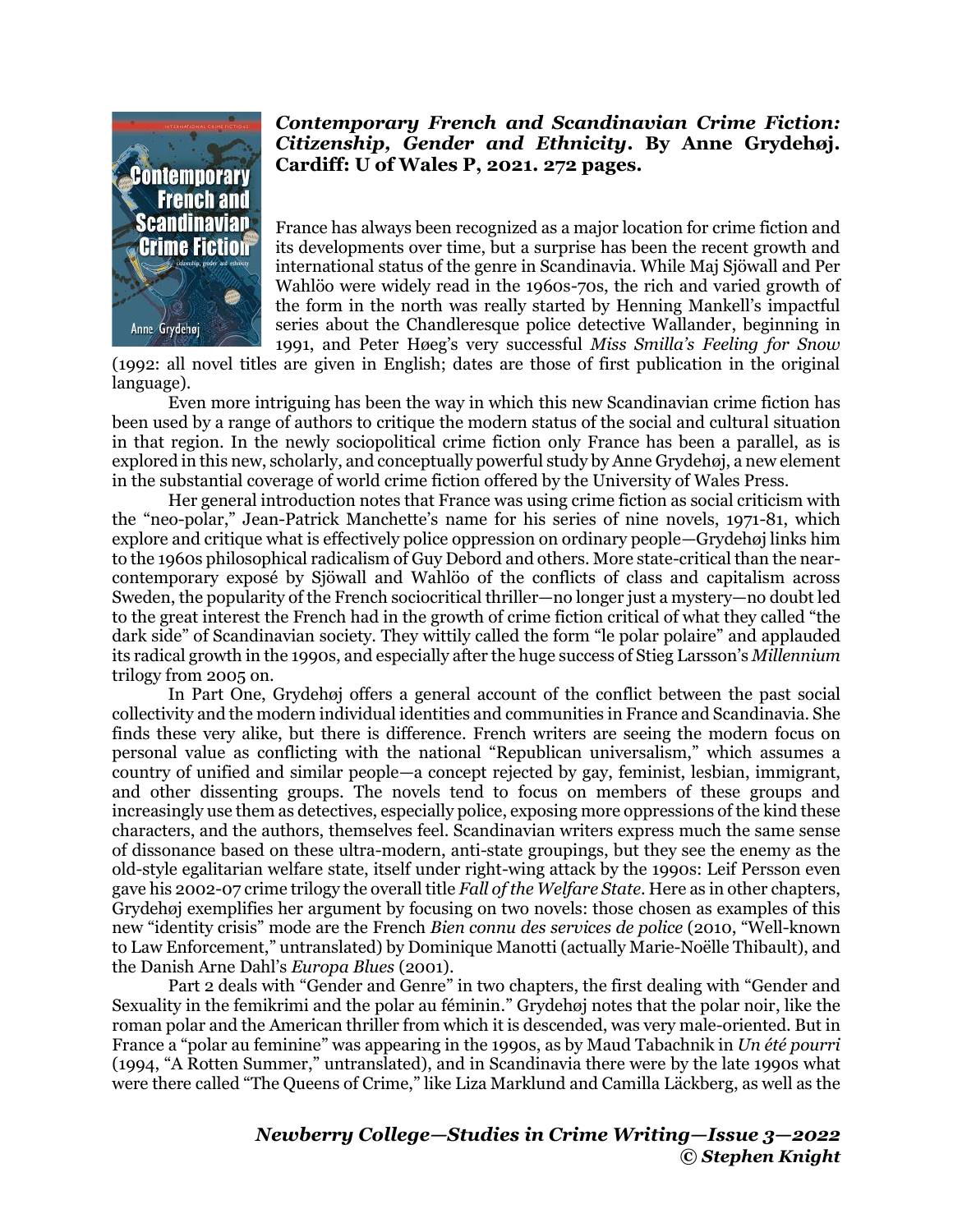Norwegian Anne Holt, whose novel *Blessed Are Those Who Thirst* (1994) is with Tabachnik's the basis of close discussion. They both focus on crime, often physical, against women, but also on female resistance to this negative force.

The second chapter in this "Gender and Genre" section deals with the way prostitutes are represented as both especially harassed and strongly resistant—the Scandinavian novel, Katerina Wennstam's *Smuts* (2007, "Dirt," untranslated) uses in part a male central and negative figure while Virginie Despentes' vigorous *Baise-moi* (1994, untranslated but filmed in 2000 as *Kiss Me*) uses two prostitutes as the inquirers: they are themselves violent, even murderous.

Part 3 of the study moves to the experiences of immigrants in the modern socially unified state, but here, as the French and the Scandinavian accounts of this area differ considerably, the two chapters separate the two traditions. Chapter 5, "Bled and Banlieue in French Crime Fiction," debates the conflict between the modern high-rise, low-status "banlieues," in the outer suburbs of Paris, and the "bled," the Arab village from which these immigrants come. The first novel discussed, Roger Fodjo's *Les poubelles du palais* (2011, "The Waste-Bins of the Palace," untranslated), goes back in time to explore the treatment of an Algerian woman slave at the court of Louis XIV, showing how modern problems have a long history, while Rachid Santaki's *Anges s'habillent en caillera* (2011, "Angels Dress in Riff-Raff," untranslated) is based in the modern immigrant-rich, but also immigrant-tormenting, banlieues: Santaki in both origin and theme is what is called in France a "beur" writer, a word of Arabic origin meaning "Arab," especially "Algerian."

Where the French novels explore the multiple colonial origin and the substantial communal presence of immigrants, the Scandinavia immigration was more recent—for labor from the prosperous 1960s on, and after that flow slowed, basically refugees from the 1990s. As a result, in chapter 6, "Self and Other in Scandinavian Crime Fiction," without the long and strong French presence of immigrants, the authors, Grydehøj comments, are basically "writing the other," and the first novel discussed, Roy Jacobsen's *Marions Slor* (2008, "Marian's veil," untranslated) investigates "the associations and preconceived perceptions attached to images of the (Muslim) Other." The second is Paul Smith's *Mordet på imamen* (2008, "Murder of the Imam," untranslated)—but "Imam" is just a nickname for an immigrant misfit living in a rural Swedish village. Two of the detectives are women, a Somali and a Chilean, but the Somali woman is so good "she surpasses ethnic Swedes in their 'Swedishness'"—these immigrants have learned to fit in completely, unlike the unfortunate "Imam."

Having in this way shown a difference between the two domains on the topic of immigration, unlike their previous substantial overlapping on sociology and gender, Grydehøj sums up. She sees the French writers as dealing with "internal contradictions and weaknesses of the French republican model," while the Scandinavians are dealing with agents from outside who are either themselves bad or need to be treated properly, not as so often excluded from a system that is inherently functional. She also states that while for the French the detective figure is "considerably manipulated," Scandinavian fiction "maintains the centrality of the detective, despite his or her frequently unstable and ambiguous role." The French, she concludes make "displacement" the basis of their critique and their debate is constructed on "alternate social models," while for the northern authors critique is made through the inquiries of the novel and will "evoke a fundamental humanism."

So the polar and the polaire are to some extent polarized, with national differences—but there is also substantial and also admirable social critique in the recent crime fiction of both countries. They are not quite alone in this. America was the first to offer such a process in crime fiction, with its African-American authors from Chester Himes with *Cotton Comes to Harlem* (1965) and rich later developments like Walter Mosely and BarbaraNeely (spelt that way at the author's insistence). It also offered the important early 1980s feminists, Sue Grafton and Sara Paretsky, as well as native Americanism from Tony Hillerman, 1970 on. Few other countries have contributed to criminographical radicalism. Perhaps on class there is Ian Rankin in Edinburgh